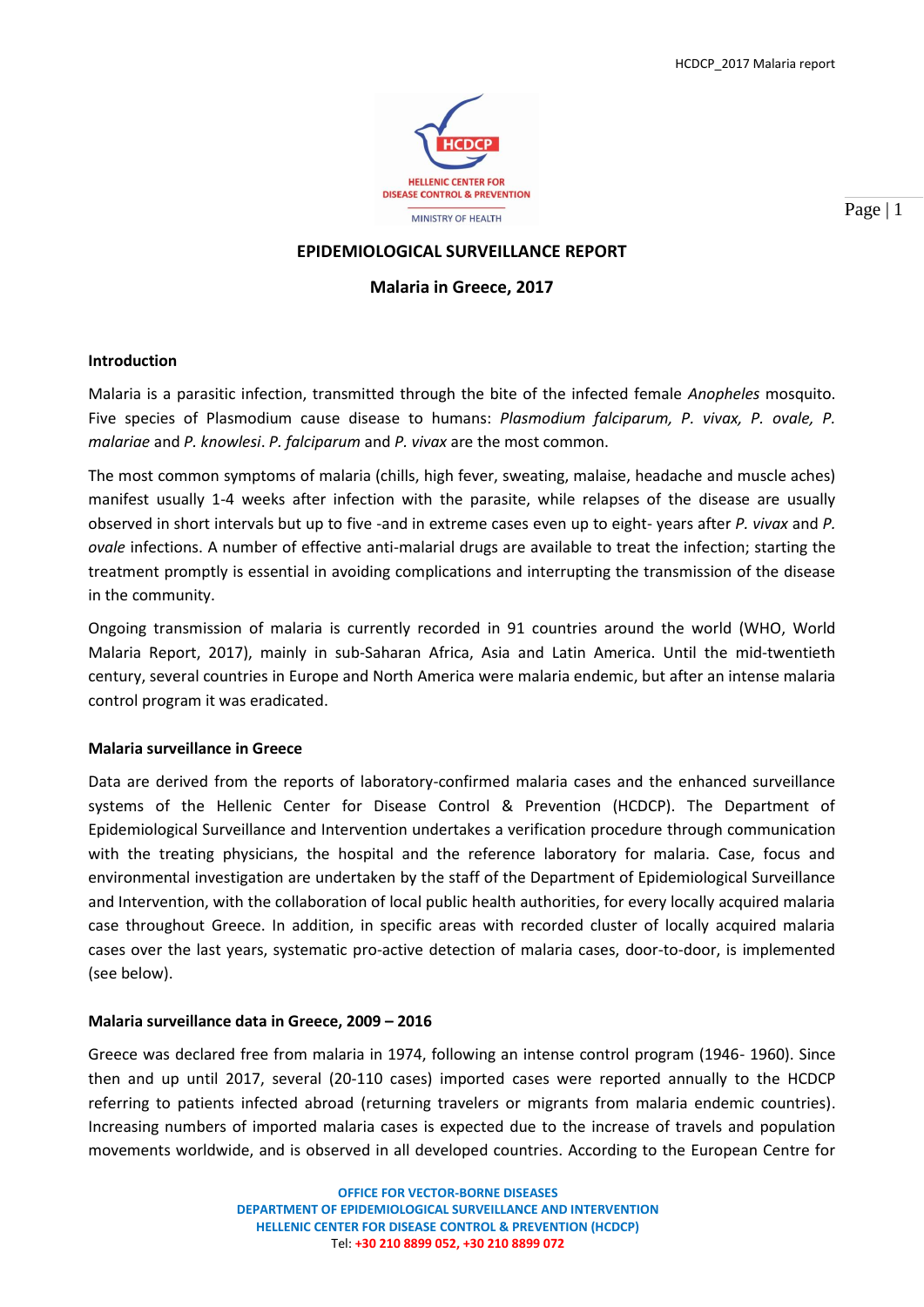Disease Control and Prevention (ECDC), in 2015 more than 6,000 malaria cases were recorded in EU/EEA countries [\(https://ecdc.europa.eu/sites/portal/files/documents/AER\\_for\\_2015-malaria.pdf\)](https://ecdc.europa.eu/sites/portal/files/documents/AER_for_2015-malaria.pdf).

sporadic introduced cases but also in clusters (in 2011- 2012). Most areas where locally acquired cases  $\rm Page$  | 2 Additionally, since 2009 a number of locally acquired *P. vivax* malaria cases have been recorded in various areas of the country (i.e., among patients without travel history to a malaria endemic country), mainly as were recorded over the last years were rural close to wetlands with high number of persons from endemic countries.

The number of malaria cases in Greece reported to the HCDCP by year of symptom onset (for imported cases) or infection (for locally-acquired cases) and by epidemiological classification (imported/ locallyacquired) is presented in Table 1. Table 2 presents locally acquired *P. vivax* malaria cases by probable Region and Regional Unit of exposure, years 2009-2016.

**Table 1: Reported malaria cases by year of symptom onset<sup>1</sup> (for imported cases) or infection (for locallyacquired cases) and by epidemiological classification (imported/ locally-acquired), Greece, 2009 - 2016<sup>2</sup> .**

| Year of symptom onset/<br>infection | <b>Case classification</b> |                                     |  |  |
|-------------------------------------|----------------------------|-------------------------------------|--|--|
|                                     | <b>Imported cases</b>      | Locally-acquired cases <sup>3</sup> |  |  |
| 2009                                | 44                         | 7                                   |  |  |
| 2010                                | 40                         | 4                                   |  |  |
| 2011                                | 54                         | 42                                  |  |  |
| 2012                                | 73                         | 20                                  |  |  |
| 2013                                | 22                         | 3                                   |  |  |
| 2014                                | 38                         | 0                                   |  |  |
| 2015                                | 79                         | 8                                   |  |  |
| 2016                                | 111                        | 6                                   |  |  |

1. Cases with no information regarding symptom onset were classified according to the year of hospitalization or notification to the HCDCP.

2. Two malaria cases of unknown classification (in 2016) are not included in the Table.

3. Recorded *P. vivax* relapses and locally-acquired *P. malariae* cases attributed to previous transmission periods (two cases in 2012) are not included in the Table.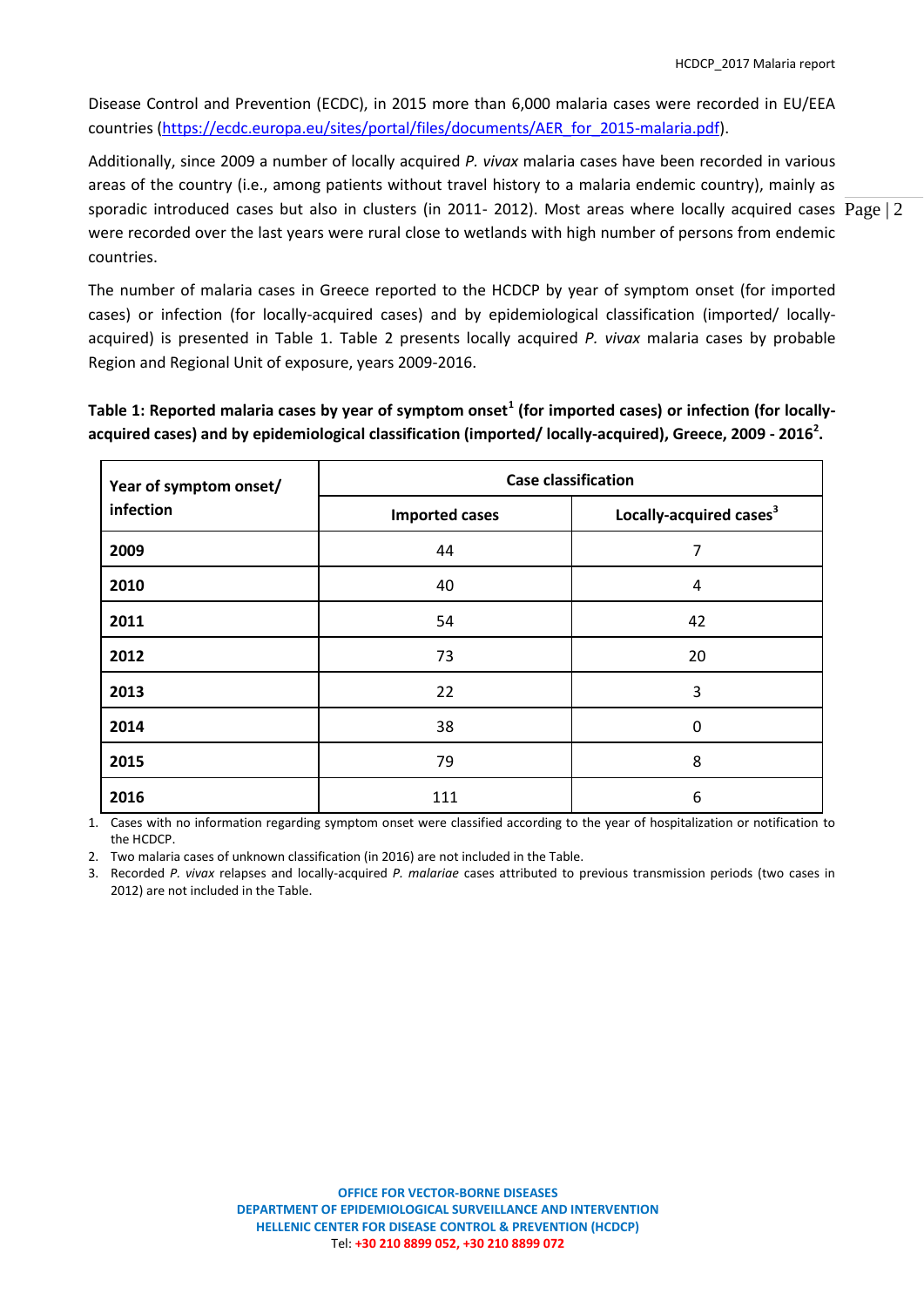| Region                                   | <b>Regional Unit</b>   | <b>Year of infection</b> |                |                  |                  |                |             |                |                |
|------------------------------------------|------------------------|--------------------------|----------------|------------------|------------------|----------------|-------------|----------------|----------------|
|                                          |                        | 2009                     | 2010           | 2011             | 2012             | 2013           | 2014        | 2015           | 2016           |
| Peloponnese                              | Lakonia                | 6                        | $\mathbf{1}$   | 36               | 10               | $\mathbf 0$    | $\pmb{0}$   | $\mathbf{1}$   | $\mathbf 0$    |
| <b>Attica</b>                            | East Attica            | $\mathbf{1}$             | $\mathbf{1}$   | $\overline{2}$   | $\overline{4}$   | $\pmb{0}$      | $\pmb{0}$   | $\overline{2}$ | $\mathbf 0$    |
| <b>Sterea Ellada</b><br>(Central Greece) | Viotia                 | $\pmb{0}$                | $\overline{2}$ | $\mathbf{1}$     | $\overline{2}$   | $\mathbf 0$    | 0           | $\mathbf{1}$   | $\mathbf 0$    |
|                                          | Evoia                  | $\pmb{0}$                | $\pmb{0}$      | $\overline{2}$   | $\pmb{0}$        | $\pmb{0}$      | $\pmb{0}$   | $\pmb{0}$      | $\mathbf 0$    |
| <b>Thessaly</b>                          | Karditsa               | $\mathbf 0$              | $\mathbf 0$    | $\mathbf 0$      | $\overline{2}$   | $\mathbf{1}$   | $\mathbf 0$ | $\mathbf 0$    | 0              |
|                                          | Larisa                 | 0                        | $\mathbf 0$    | $\mathbf{1}$     | $\mathbf 0$      | $\mathbf 0$    | $\mathbf 0$ | $\overline{3}$ | $\mathbf{1}$   |
|                                          | Trikala                | $\pmb{0}$                | $\pmb{0}$      | $\boldsymbol{0}$ | $\boldsymbol{0}$ | $\pmb{0}$      | $\pmb{0}$   | $\mathbf 1$    | $\mathbf 0$    |
|                                          | Magnesia &<br>Sporades | $\mathbf 0$              | $\mathbf 0$    | $\mathbf 0$      | $\mathbf 0$      | $\mathbf 0$    | $\mathbf 0$ | $\pmb{0}$      | $\mathbf{1}$   |
| East Macedonia &<br><b>Thrace</b>        | Xanthi                 | $\pmb{0}$                | $\pmb{0}$      | $\pmb{0}$        | $\overline{2}$   | $\pmb{0}$      | $\pmb{0}$   | $\pmb{0}$      | $\mathbf 0$    |
|                                          | Evros                  | $\mathbf 0$              | $\mathbf 0$    | $\mathbf 0$      | $\mathbf 0$      | $\overline{2}$ | $\mathbf 0$ | $\mathbf 0$    | $\mathbf 0$    |
| <b>Central</b><br>Macedonia              | Thessaloniki           | $\pmb{0}$                | $\pmb{0}$      | $\pmb{0}$        | $\boldsymbol{0}$ | $\pmb{0}$      | $\pmb{0}$   | $\pmb{0}$      | $\overline{2}$ |
| <b>Western Greece</b>                    | Ahaia                  | $\mathbf 0$              | $\mathbf 0$    | $\mathbf 0$      | $\mathbf 0$      | $\mathbf 0$    | $\mathbf 0$ | $\mathbf 0$    | $\mathbf{1}$   |
|                                          | Ileia                  | $\pmb{0}$                | $\pmb{0}$      | $\pmb{0}$        | $\boldsymbol{0}$ | $\pmb{0}$      | $\pmb{0}$   | $\pmb{0}$      | $\mathbf{1}$   |
| <b>Total</b>                             |                        | $\overline{\mathbf{z}}$  | 4              | 42               | 20               | 3              | $\pmb{0}$   | ${\bf 8}$      | 6              |

**Table 2: Locally acquired** *P. vivax* **malaria cases by probable Region and Regional Unit of exposure and year of infection, Greece, 2009-2016.**

This case classification is based on epidemiological criteria (e.g. history of travel within the last 3 years to a malaria endemic country). However, recent *Plasmodium* genotyping results suggest that a number of cases previously classified as "imported" are actually locally acquired. These cases concerned immigrants from malaria endemic countries in 2011 (n=9) and 2012 (n=11), who were residing in the Municipalities of Evrotas Lakonia and Sofades Karditsa (data to be published).

You can find more information regarding epidemiological malaria data at the HCDCP website [\(www.keelpno.gr\)](http://www.keelpno.gr/)

## **Malaria surveillance data, Greece, 2017**

In 2017, a total of one hundred and seven (107) laboratory diagnosed malaria cases were reported to the HCDCP;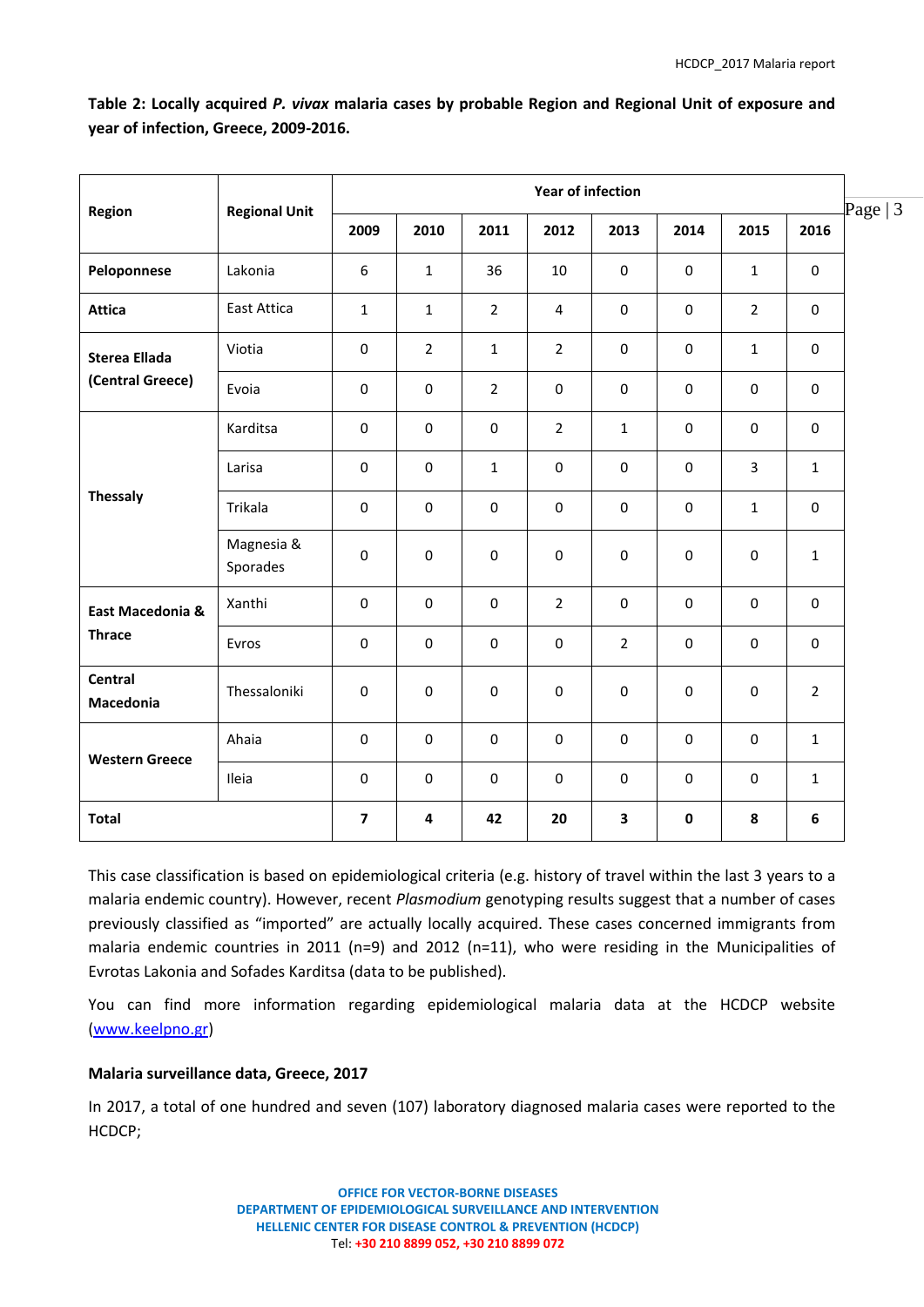- 100 cases were classified as imported: 85 (85%) cases among immigrants from malaria endemic countries and 15 cases among travelers (returning from Africa). Of the 85 cases in immigrants from malaria endemic countries:
	- 67 were in immigrants from the Indian Subcontinent/ South Asia and 18 from Africa,
	- 19 cases concerned immigrants visiting friends and relatives at their country of origin,
	- 8 cases were recorded among immigrants/refugees residing in camps/ reception centers in Aegean islands (and two more in detention centers).
- Six (6) *P.vivax* malaria cases were classified as introduced locally acquired. Case investigation of these introduced cases suggested the following probable places of exposure:
- one case with probable exposure at the Municipality of West Ahaia, Regional Unit (RU) of Ahaia, Region of West Greece (with onset of symptoms in the week 18/2017 (01-07/05/2017)),
- two cases with probable exposure at the Municipality of Andravida-Kyllini, RU of Ileia, Region of Western Greece (with onset of symptoms in the weeks 18/2017 (01-07/05/2017)) and 29/2017 (17- 23/07/2017)),
- one case with probable exposure at the Municipality of Thiva, RU of Viotia (with onset of symptoms in week 28/2017 (10-16/07/2017)),
- one case with probable exposure at the Municipality of Messolonghi, RU of Aitoloakarnania (with onset of symptoms in week 29/2017 (17-23/07/2017)), and
- one case with probable exposure at the Municipality of Karditsa, RU of Karditsa (with onset of symptoms in week 44/2017 (30/10- 5/11/2017)).
- One sporadic locally acquired *P.falciparum* case was recorded, with onset of symptoms in week 29/2017 (17-23/07/2017). For this particular case the most likely place of exposure was a heath care facility, while from the case investigation it was not possible to define the exact mode of transmission (mosquito vector or nosocomial transmission). The particular case is considered a rare sporadic event; a limited number of cases with similar history of exposure has been reported in the literature from European and other countries.

No locally acquired malaria case was directly linked to the presence of refugee/migrant camps in the area.

Table 3 presents the reported malaria cases in Greece by epidemiological classification (imported/ locally acquired), status (immigrants/ returning travelers) and place of residence (for the imported cases) or probable exposure (for the locally acquired cases).

# **Table 3. Malaria cases by epidemiological classification, status and** *Plasmodium* **species, Greece, 2017 (n=107)**

| <b>Epidemiological classification and</b><br>status |                  | <b>Plasmodium species</b> |              |         |                             |                                |       |
|-----------------------------------------------------|------------------|---------------------------|--------------|---------|-----------------------------|--------------------------------|-------|
|                                                     |                  | P.vivax                   | P.falciparum | P.ovale | P.falciparum<br>and P.ovale | P.falciparum<br>and P.malariae | Total |
| Imported cases                                      | Immigrants       | 67                        | 14           |         |                             |                                | 85    |
|                                                     | <b>Travelers</b> | 0                         | 15           |         |                             |                                | 15    |
| <b>Locally acquired cases</b>                       |                  | $6*$                      |              |         | 0                           |                                |       |

\*All cases were introduced.

Page | 4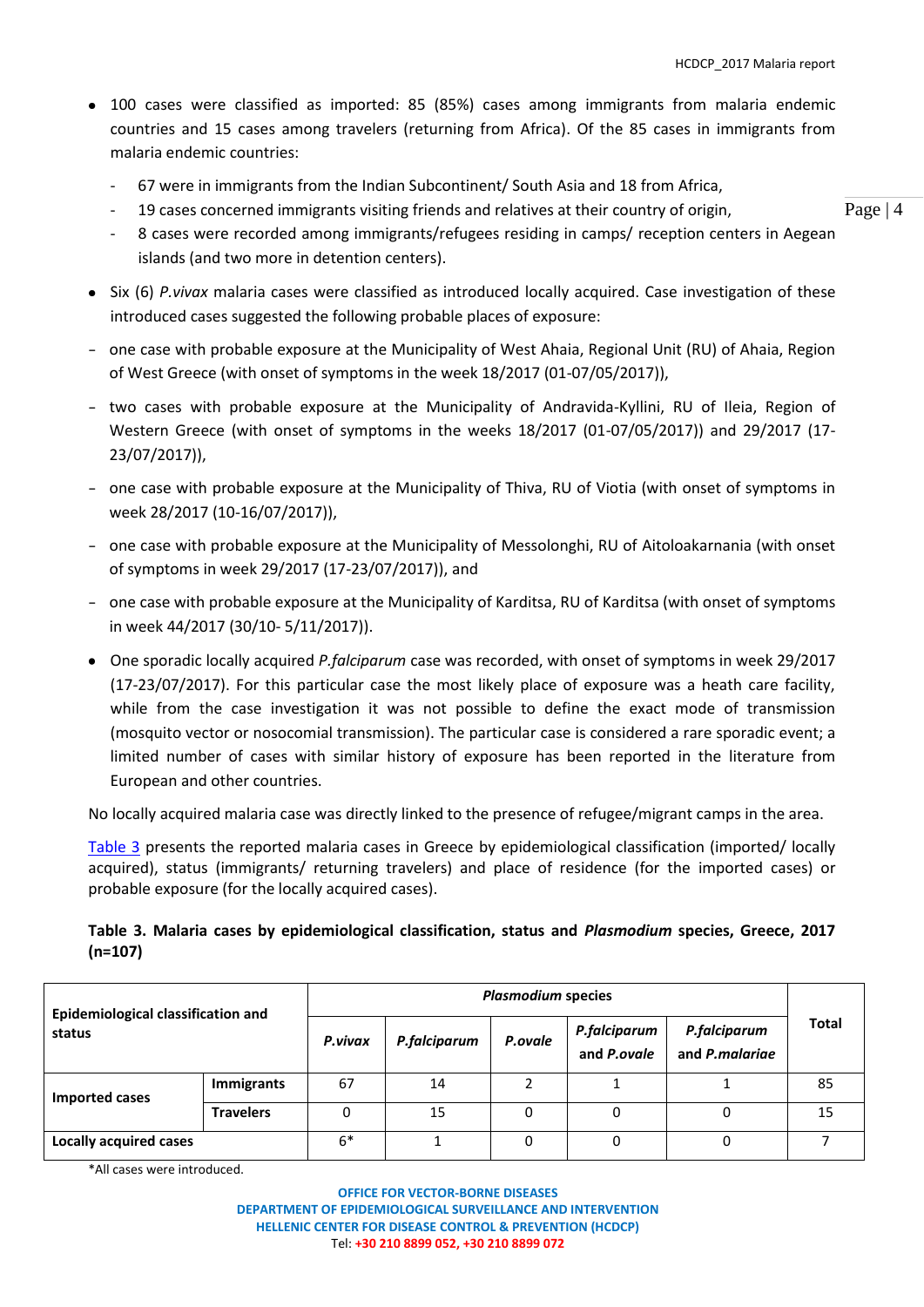### **Activities for the management of malaria**

of activities are implemented nationwide for the prevention and management of malaria, with the  $Page | 5$ Since 2012, HCDCP has developed and continuously implements an Action Plan for the Management of Malaria, which was updated for the 2017 period. In addition, during summer 2015 the "National Action Plan for the Management of Malaria" of the Ministry of Health was published. According to these, a series collaboration of national, regional and local authorities. These activities for the management of malaria include:

**I. Risk assessment for the re-emergence of malaria:** All areas (Regions, Municipalities) are assigned a Risk Level from 0-3, taking into consideration the malaria cases reported since 2009, and other local risk factors (entomological, environmental and demographic data). The Risk Level defines the activities implemented in each area.

## **II. Enhanced malaria surveillance and intervention activities:**

- **Case finding:** In order to promptly detect all malaria cases, raise awareness among local health professionals and active case detection activities in high risk areas are implemented and support is provided for the laboratory diagnosis of malaria.
- **Case investigation:** HCDCP investigates all notified malaria cases. For locally-acquired cases, an indepth interview with the patient is conducted, in order to identify the estimated place of exposure and the risk for further local transmission.
- **Immediate communication to stakeholders and health professionals** at national and local level, after the reporting of each locally-acquired malaria case to the HCDCP:
	- i. Hierarchy of the Ministry of Health (MoH),
	- ii. Regional public health authorities,
	- iii. Municipalities,
	- iv. MoH Committee for the Prevention and Management of Tropical Diseases,
	- v. Working Group for the designation of vector-borne disease (VBD) affected areas,
	- vi. National Centre for Blood Donation, responsible for the relevant blood safety measures,
	- vii. Physicians practicing in the affected area, to raise their awareness for investigating suspected cases.
- **Focus investigation – reactive case detection**: HCDCP investigation teams are deployed after the notification of each locally acquired case to perform a "focus investigation", in an area indicated by the epidemiological, entomological and environmental investigation. In this activity, all individuals in the focus are screened for malaria compatible symptoms and tested for malaria accordingly. Following the report of the locally acquired malaria cases in 2017, the HCDCP, in collaboration with local public health authorities, organised and performed focus investigation of the cases, as well as communication activities amongst health professionals and the public in the areas.
- **Environmental and vector investigation** is performed in the area after the recording of each locally acquired malaria case (or imported case in a receptive area), in order to identify *Anopheles* breeding sites and other risk factors for local transmission.
- **Proactive malaria case detection (PACD) in Evrotas Municipality, Lakonia:** The HCDCP, in collaboration with the Region of Peloponnese, the Municipality of Evrotas, the University of Thessaly [\(www.malwest.gr\)](http://www.malwest.gr/) and Doctors Without Borders (2012), supported from 2011-2014 a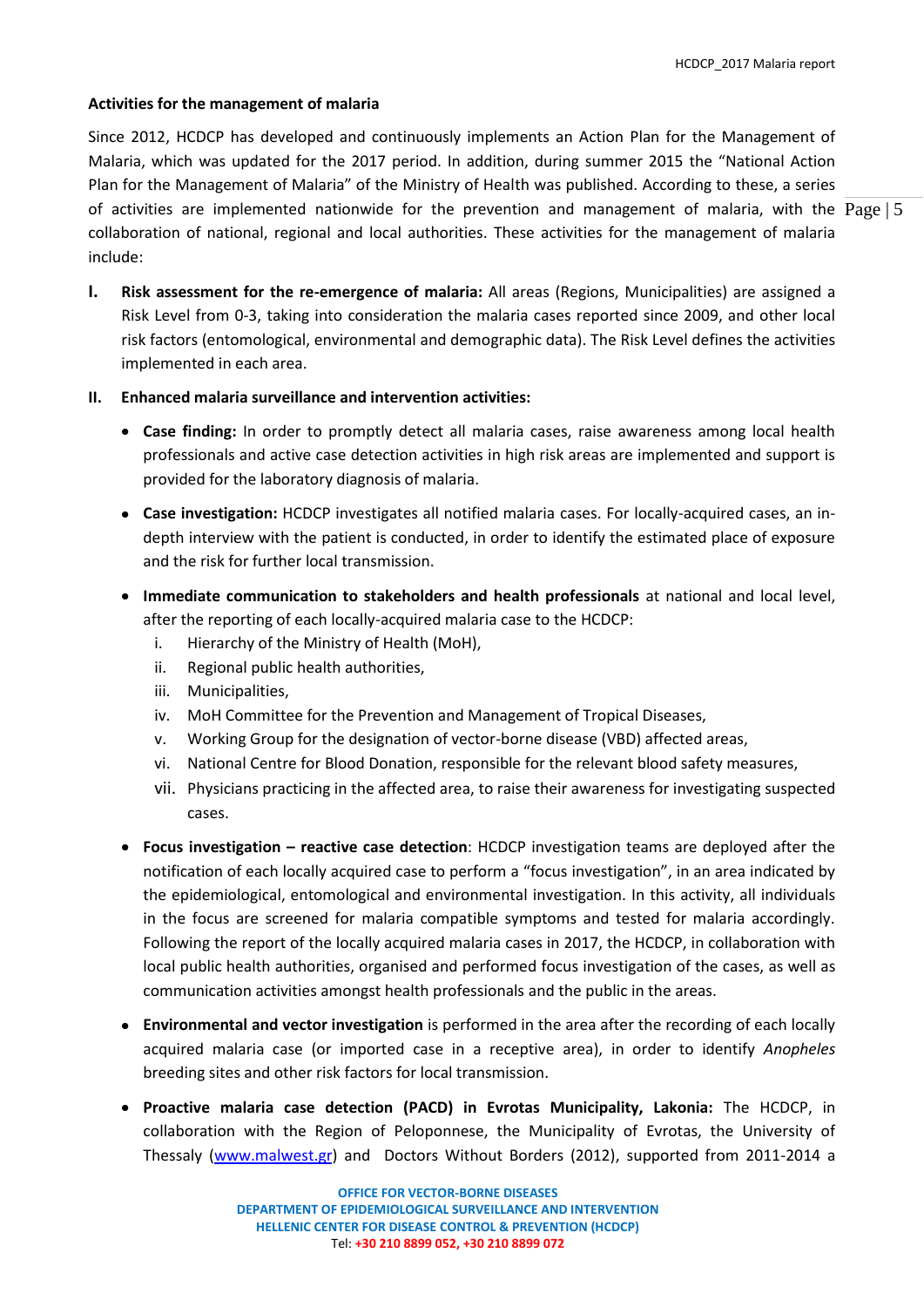field team in the area for the active detection of malaria cases. Since 2015, the field team -with coordination from the HCDCP- is supported by the Region of Peloponnese to continue the PACD programme, undertaking also the radical treatment and focus investigation of all recorded malaria cases. A significant number of immigrants from malaria endemic countries (mainly Pakistan) live and seasonally work in Evrotas. During the field visits, health promotion information is provided for protection against mosquitoes and fever screening and/or testing for malaria is performed regularly. In April-December 2017, fever screening visits were performed every 7-15 days in immigrant and Roma residences, with a total of approximately 1,000 immigrants screened in 12 villages in the particular area.

**III. Enhancing laboratory diagnosis of malaria:** Since 2012, HCDCP has distributed Rapid Diagnostic Tests (RDTs) for malaria to Hospitals and Health Centers in areas with recently recorded malaria transmission, and in areas with large populations of immigrants from endemic countries (i.e., large urban centers, in refugee/migrant camps and the nearby Health Units), aiming at prompt diagnosis and treatment of malaria cases. In 2017, HCDCP provided RDTs to a total of 171 Health Units/facilities nationwide. RDTs have contributed significantly to the early detection of malaria cases in our experience and have been proven a valuable field tool.

In addition, HCDCP recommends and supports the transportation of samples from any laboratory in Greece to the reference laboratory (Department of Parasitology, Entomology and Tropical Diseases of the National School of Public Health) for verification of diagnosis and further identification (and genotyping) of *Plasmodium* species.

- **IV. Case management - Standardization of the malaria treatment in Greece,** according to treatment guidelines developed by the HCDCP with the input of experts in infectious diseases. HCDCP also maintains a small stockpile of anti-malarial medicines for timely distribution to Health Units in cases of emergency.
- **V. Increase awareness amongst health professionals** for the diagnosis and management of malaria. HCDCP staff delivers presentations and organizes seminars for health professionals in Health Centers/Hospitals in areas with recently recorded locally acquired cases. Informative letters are also sent to all hospitals and Medical Associations on an annual basis.
- **VI. Communication to the public** on malaria and personal protection measures against mosquitoes:
	- **Educational material** on malaria and protective measures against mosquitoes is available on the HCDCP website.
	- **Information material** (leaflets, posters) is distributed according to the needs.
	- In areas with locally acquired cases recorded, the HCDCP field team informs the local population, and raises awareness about malaria and the necessary protective measures against mosquitoes, during the focus investigations and informative meetings.
- **VII. Designation of affected areas - Blood safety and haemovigilance measures:** An inter-sectoral Working Group (WG) on the designation of VBD affected areas (under the MoH Committee for the Prevention and Management of Tropical Diseases) considers all available epidemiological and laboratory data for each locally-acquired case and decides on the characterization of malaria affected areas in Greece. This designation is then used by the National Centre for Blood Donation to issue guidance on blood safety. The list of affected Municipalities is published on our website

Page | 6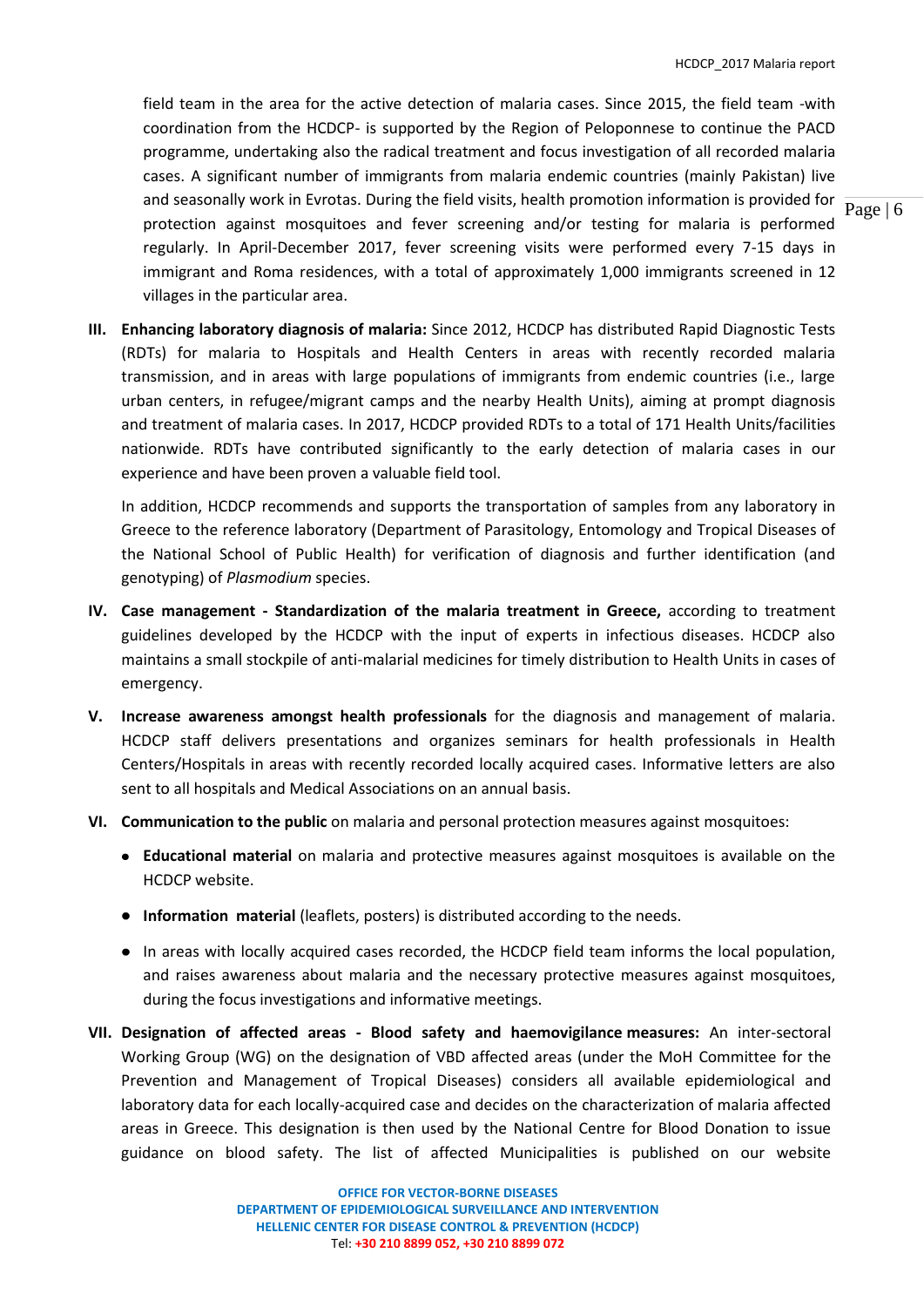[\(www.keelpno.gr\)](http://www.keelpno.gr/) and updated regularly according to the reported locally acquired cases. Post donation and post transfusion information to donors and other haemovigilance measures are in place following relevant guidance from the Coordinating Haemovigilance Centre/ HCDCP.

### **VIII. Vector surveillance and control activities:**

- **Raising awareness and guidance to Regional Authorities:** HCDCP communicates regularly (workshops, meetings, letters and technical guidance) with all Regional Authorities in Greece recommending the timely planning, organization and implementation of integrated vector control programmes particularly in high risk areas.
- **Monitoring of the vector control programme implementation across the country**.
- **Distribution and placement of Long Lasting Insecticide-treated Nets (LLINs):** According to WHO and ECDC guidance, HCDCP distributes (since 2013, in each transmission period) LLINs to immigrants, in the Municipality of Evrotas, Lakonia, after obtaining a special license from the Ministry of Rural Development and Agriculture. The distribution, placement and monitoring of the proper use of the nets is implemented by the PACD field team, which conducts the active case detection in the area.
- **Participation in the implementation of indoor residual spraying (IRS):** The Region of Peloponnese implements every summer indoor residual spraying (IRS) in migrant residences in the area of Evrotas. The PACD field team participates in the activity by indicating migrant residencies in the area. HCDCP continues to recommend this vector control method in this area.
- **Entomological surveillance**: The HCDCP, in collaboration with the Department of Parasitology, Entomology and Tropical Diseases of the National School of Public Health (NSPH), the Benaki Phytopathological Institute, the MALWEST project (2012-2014), Universities, Regions, local authorities and subcontractors of the local mosquito control programmes has implemented, participated or coordinated -from 2010 to 2015- active vector surveillance programme. HCDCP recommends that local authorities should perform vector surveillance annually, especially in areas with risk factors for local malaria transmission (e.g. rural areas with large populations of immigrants from malaria endemic countries).
- **IX. Communication with international public health stakeholders:** The HCDCP communicates frequently for exchange of knowhow and information on malaria cases and activities with the ECDC and WHO, as well as with a number of European and international agencies and networks.
- **X.** Due to the increased **migrant/ refugee population residing in the country** in reception and accommodation camps, a series of targeted activities have been organized in these camps, including: strengthening malaria surveillance and diagnosis, distribution of rapid diagnostic tests to the camp clinics and nearby Health Units, recommendation for systematic entomological surveillance in the area, risk assessment (collection of available entomological, environmental and demographic data) and, if necessary, intensification of mosquito control measures, personal protection measures against mosquitoes for the hosted migrants.

Page | 7